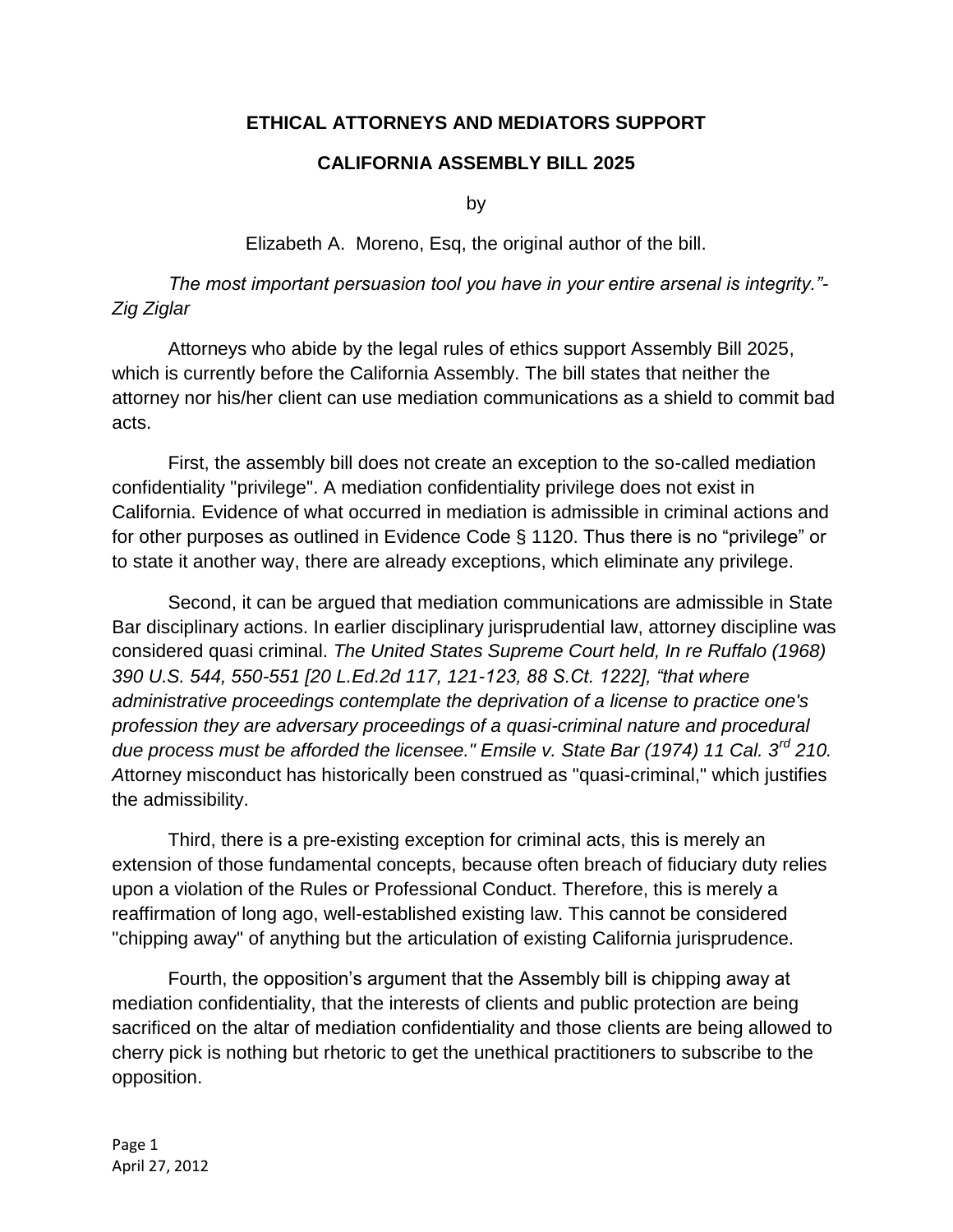Clients generally believe that there is some level of control on lawyer misconduct or abuse in a judicial or quasi-judicial setting, because lawyers are officers of the court, and the courts have inherent powers to control the conduct of attorneys. California ethics rules are "client-centered" and designed to protect the consumers of legal services.

Evidence Code § 958 provides that: "There is no privilege under this article as to a communication relevant to an issue of breach, by the lawyer or by the client, of a duty arising out of the lawyer-client relationship." Pursuant to Evidence Code § 958, attorneyclient privilege does not apply in legal malpractice actions and, as a matter of fairness, lawyers are entitled to defend themselves with confidential client information. Why wouldn't those fundamental concepts of fairness allow clients or lawyers to disclose relevant information when the misconduct occurs in mediation? Under the holding of *Cassel*, lawyers have no tort liability or accountability for misconduct in mediation.

Protection of lawyers was never the intent of mediation confidentiality. *Cassel* essentially renders the concepts supported by Evidence Code § 958 null and void. The unanimous Supreme Court essentially said their hands were tied by the plain meaning of the statute, almost creating an unbelievable result.

The Porter case explains why a broad reading of mediation confidentialityvitiates Evidence Code § 958. As stated in Porter v. Wyner (2010) 183 Cal.App.4th 949. "If the mediation confidentiality sphere were to be extended to the attorney-client relationship it would render [Evidence Code] section 958 a nullity. Evidence Code section 958 provides that there is no privilege under this article as to a communication relevant to an issue of breach, by the lawyer or by the client, of a duty arising out of the lawyer-client relationship. The mediation process and its attendant confidentiality would trump the attorney-client privilege and preclude the waiver of it by the very holder of the privilege. This would create a rather anomalous situation wherein a well-established and recognized privilege and waiver process is thwarted by a no privileged statutory scheme designed to protect a wholly different set of disputants."

Everyone is or should be accountable for the damage caused by their conduct, and this is all the more important for lawyers as fiduciaries. Fiduciaries agree to a different set of responsibilities than other actors in our society. They agree to put the interest of the client above their own; to be loyal; maintain confidentiality; safe keep property and files; and communicate honestly. Any act which relieves a lawyer of these iconic and emblematic obligations is a radical change in the relationship. It is well established in California that an attorney should obtain informed written consent from the client notifying them of this profound change in the relationship when fiduciary duties are impaired. If clients were informed that their advocates could routinely abandon them in settlement (one of the most important aspects of a client's case, and one which is

Page 2 April 27, 2012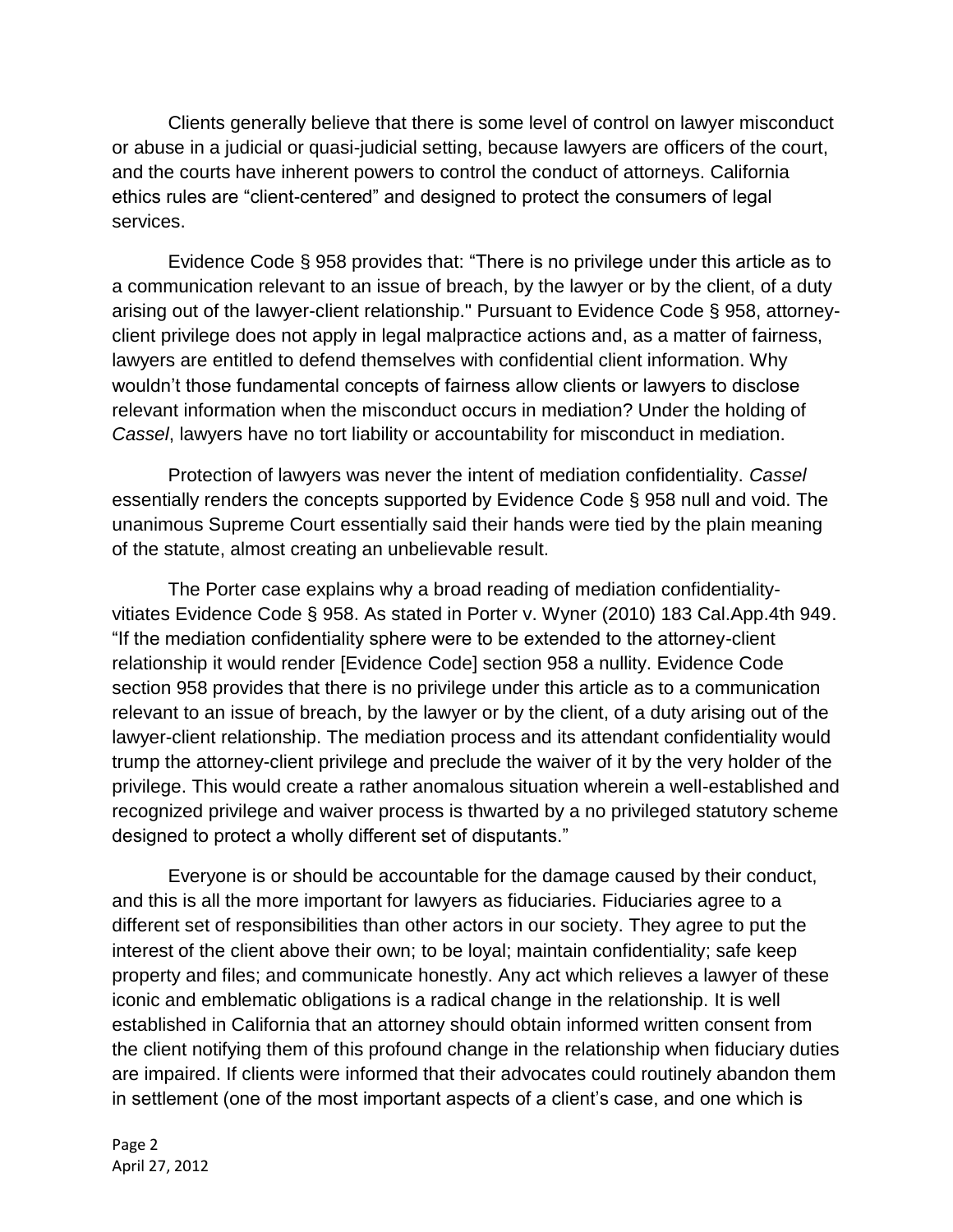solely within the discretion of the client) none would agree to mediate. No one ever intended mediation confidentiality to give lawyers a "get out of jail free" pass.

Consider Justice Ming Chin's concurring comments regarding the recent *Cassel v. Superior Court* (Wasserman, Comden) (2011) 51 Cal. 4<sup>th</sup> 113. CHIN, J., Concurring.

"I concur in the result, but reluctantly. The court holds today that private communications between an attorney and a client related to mediation remain confidential even in a lawsuit between the two. This holding will effectively shield an attorney's actions during mediation, including advising the client, from a malpractice action even if those actions are incompetent or even deceptive. [1] Attorneys participating in mediation will not be held accountable for any incompetent or fraudulent actions during that mediation unless the actions are so extreme as to engender a criminal prosecution against the attorney. (See maj. opn., ante, at p. 135, fn. 11.) This is a high price to pay to preserve total confidentiality in the mediation process. …But I am not completely satisfied that the Legislature has fully considered whether attorneys should be shielded from accountability in this way. There may be better ways to balance the competing interests than simply providing that an attorney's statements during mediation may never be disclosed. For example, it may be appropriate to provide that communications during mediation may be used in a malpractice action between an attorney and a client to the extent they are relevant to that action, but they may not be used by anyone for any other purpose. Such a provision might sufficiently protect other participants in the mediation and also make attorneys accountable for their actions. But this court cannot so hold in the guise of interpreting statutes that contain no such provision. As the majority notes, the Legislature remains free to reconsider this question. It may well wish to do so."

The legislature is considering this question with AB2025. The legislature will not protect either attorneys or clients from introducing communications between them in a subsequent malpractice, and/or attorney disciplinary action. The legislature has taken pains to incorporate in Evidence Code section 958 into section 1120. AB 2025 in essence provides that evidence otherwise admissible or subject to discovery pursuant to Section 958 shall not be or become inadmissible or protected from disclosure in an action for legal malpractice or in a State Bar disciplinary.

Assembly Bill 2025 will not bring in third parties as witnesses, such as the mediator or opposing counsel, and will not invalidate Evidence Code sections 703.5 and 1119. The proposed assembly bill is supported by ethical attorneys who support fairness and the interest of the client and attorneys.